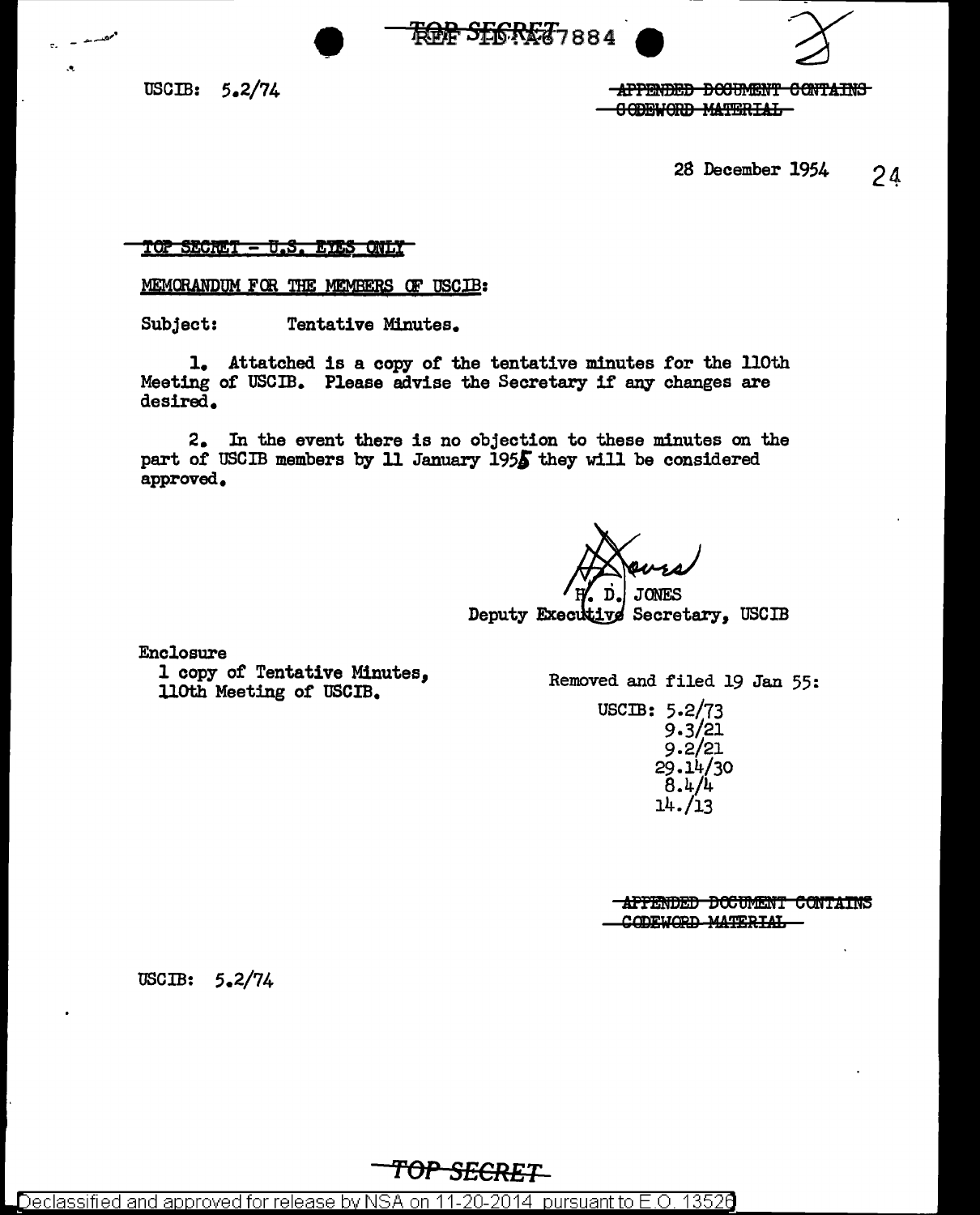CONFIDENTIAL - U.S. EYES ONLY

# ONE HUNDRED TENTH MEETING

CONFERENTIAE7884

# OF THE

# UNITED STATES COMMUNICATIONS INTELLIGENCE BOARD

Mr. Allen W. Dulles, Chairman

PRESENT:

| <b>DEFENSE :</b>     | General Graves B. Erskine, USMC (Ret.)                                                                                                                                             |
|----------------------|------------------------------------------------------------------------------------------------------------------------------------------------------------------------------------|
| <b>STATE:</b>        | Mr. W. Park Armstrong, Jr.                                                                                                                                                         |
| <u>NSA:</u>          | Lt. General Ralph J. Canine, USA                                                                                                                                                   |
| <u>FBI:</u>          | Mr. Victor P. Keay<br>(for Mr. L. V. Boardman)                                                                                                                                     |
| $CLA$ :              | Mr. Huntington D. Sheldon                                                                                                                                                          |
| ARMY:                | Major General Robert A. Schow<br>(for Major General Arthur G. Trudeau)                                                                                                             |
| NAVY:                | Rear Admiral Carl F. Espe                                                                                                                                                          |
| AIR FORCE:           | Major General Millard Lewis<br>(for Major General John A. Samford)                                                                                                                 |
| EXECUTIVE SECRETARY: | Captain Rufus L. Taylor, USN                                                                                                                                                       |
| SECRETARIAT:         | Mr. Hamill D. Jones<br>Mrs. Daphne O. Tucker                                                                                                                                       |
| ALSO PRESENT:        |                                                                                                                                                                                    |
| DEFENSE:             | Mr. William H. Godel<br>Mr. Philip J. Patton                                                                                                                                       |
| <b>STATE:</b>        | Mr. T. Achilles Polyzoides<br>Mr. Robert F. Packard                                                                                                                                |
| NSA:                 | Major General John B. Ackerman, USAF<br>Captain Dwight M. Agnew, USN<br>Captain Jack S. Holtwick, USN<br>Mr. William F. Friedman<br>Mr. Benson K. Buffham<br>Dr. Lawrence E. Shinn |

ċ

-CONFIDENTIAL-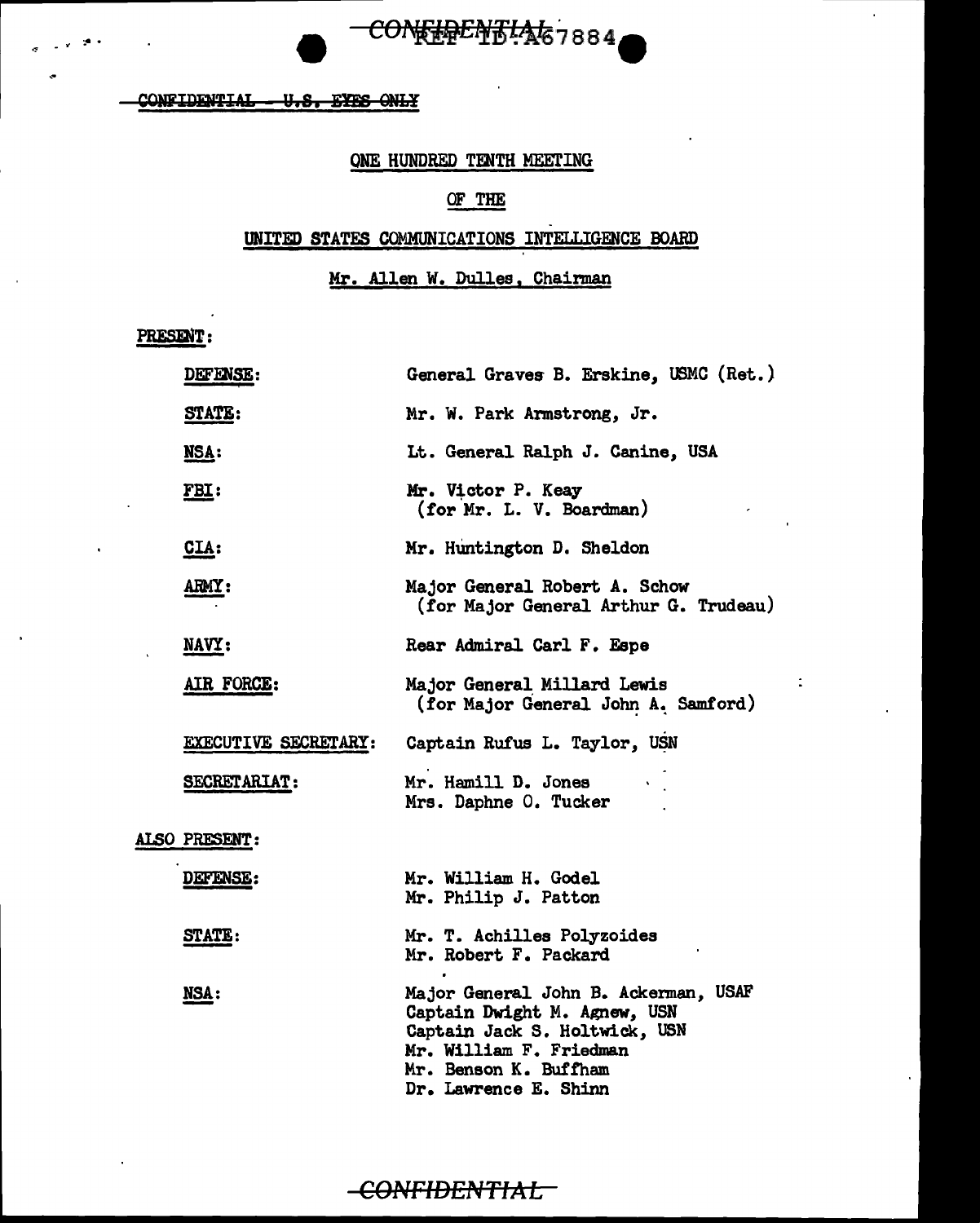$\overline{COMF}$  idential  $\overline{V}_1S$ . EYES  $\overline{OML}$  .

CIA:

.,, .. 4 -

ARMY: Major General Harry Reichelderfer Lt. Colonel Richard Leffers Mr. John F. O'Gara

COA<del>KTOENSIA</del>67884

NAVY: Captain William M. McCormick

## AIR FORCE: Lt. Colonel Frank J. Harrold, Jr. Captain Allen T. Miller Mr. David s. Clark

COMMITTEE CHAIRMAN: Lt. Colonel Henry C. Simmons, USAF (Intelligence; Security)

The lloth Meeting *ot* the United States Communications Intelligence Board was held in the Projection Room, Administration Building, Central Intelligence Agency, at 1430, Friday, 10 December 1954.

PL 86-36/50 USC 3605

### INTRODUCTORY CCMMENI'

General Canine advised the members that he had just received information indicating that the Deputy Director, GCHQ is in serious condition as the result of an automobile acci dent in England.

The members noted this information with deep regret, and directed the Executive Secretary to prepare and forward an appropriate message to the Chainnan, LSIB.

- 2 -

# <del>CONFIDENTIAL.</del>

OGA